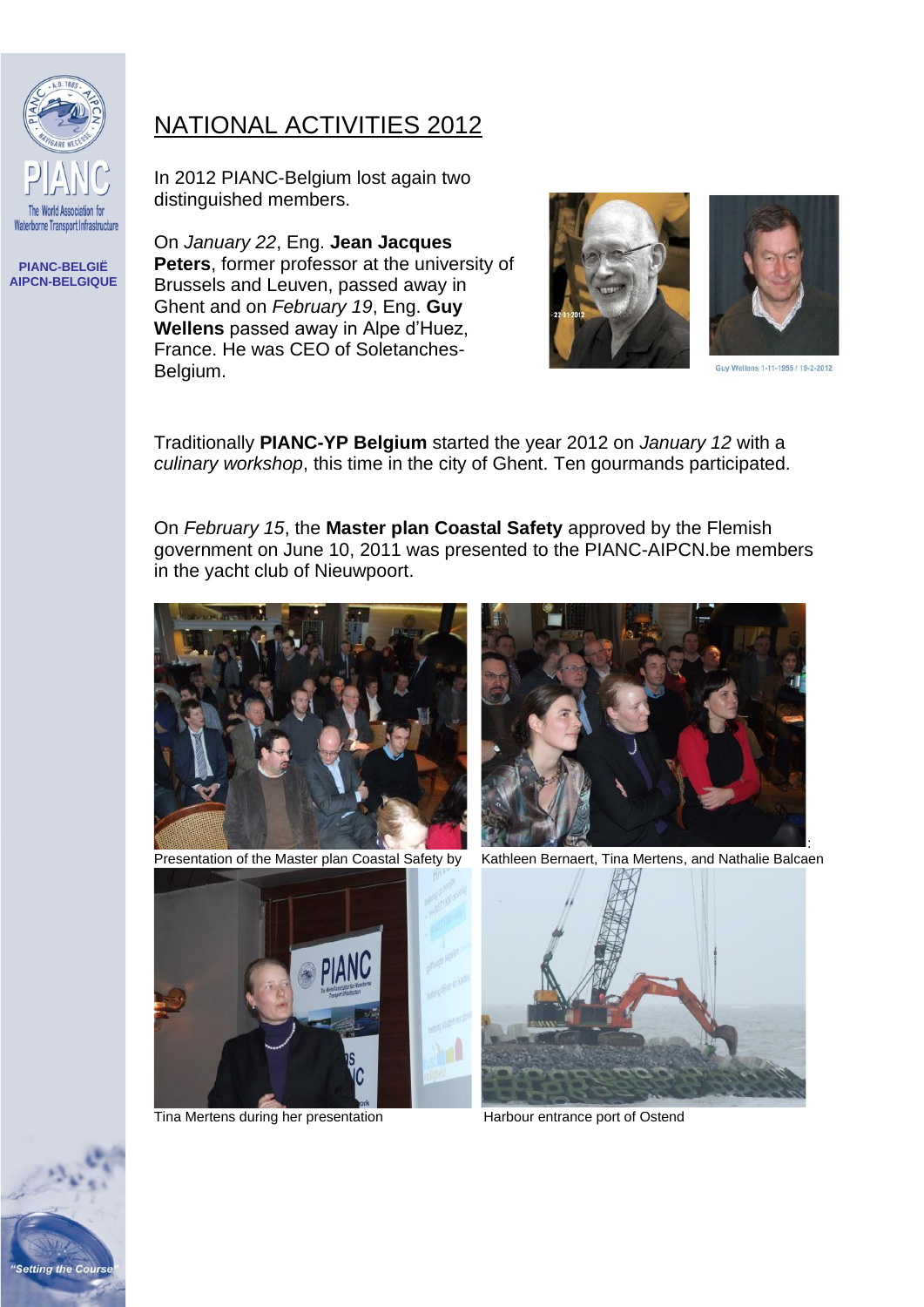

On *March 29*, the annual **General Assembly of PIANC-Belgium** took place. This time it was the Walloon region that organised the meeting at the Lanayelock north of the city of Liège and near the Dutch border. About 92 members participated in the General Assembly.

Interesting presentations about the new lock at Lanaye (Muriel Chadron) and the logistic platform Trilogiport (Stéphan Nivelles) were explained.

After these presentations an enjoyable boat trip on the Albert-canal was organised. After the lunch, served on board the ship, from the top of the existing mechanism building at Lanaye, a guided view of the works in progress was organised.



Muriel Chadron



Aperitif on deck of the Ville de Liège

**Setting the Cours**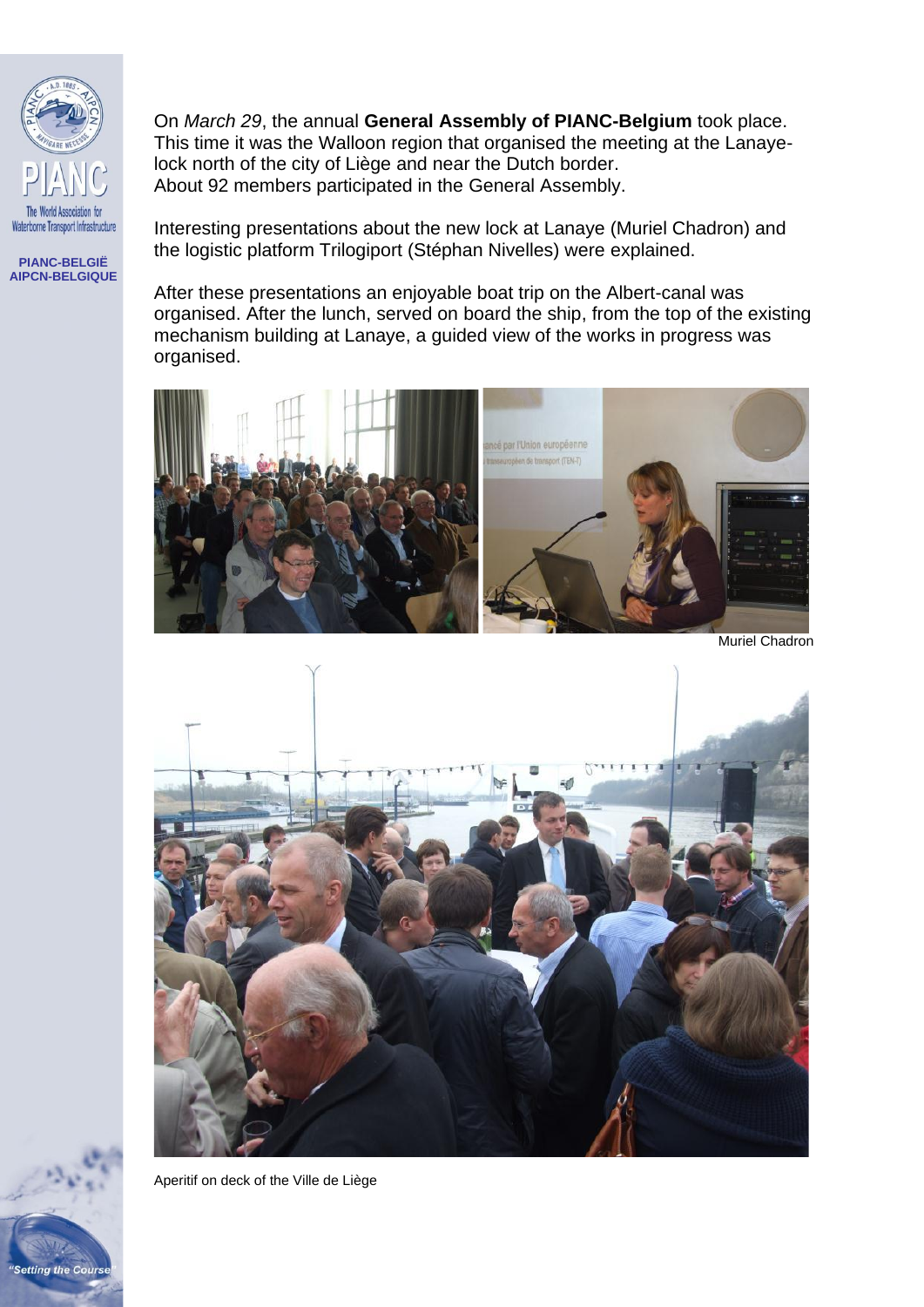

**Setting the Cours** 







New Lock in Lanaye under construction **Existing lock in Lanaye** 

On *April 26* a **one day seminar** on "**The port of Zeebrugge**: *renovation of quay walls and future developments*" was organised by the Belgian PIANC YP. There were 66 participants.

Several presentations about the port of Bruges were presented by Denis Maly (Port of Zeebrugge), Dirk Nous (Fluxys), Frederik Sanders (Port of Zeebrugge), Dirk De Clerck (Besix), Nic De Roeck (J. De Nul), Jan Goemaere (Maritime Access) and Tom T'Joens (Hye).



After the lunch, visits to the quay wall deepening works of the Container Handling Zeebrugge Terminal and the construction site of foundations for windmills, to be transported over sea to Sweden, were organised as well as a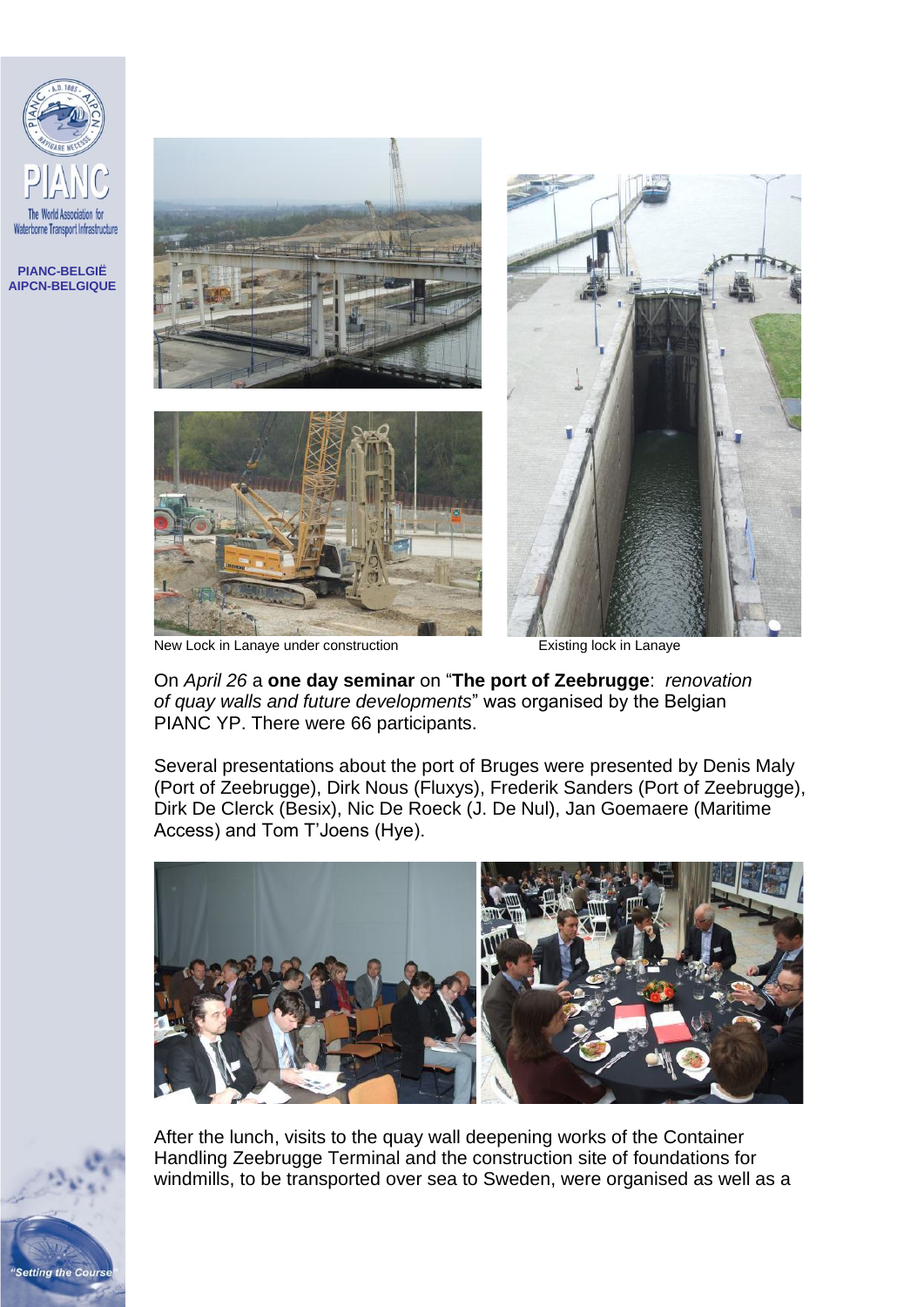

technical visit by boat to the port of Bruges. The seminar ended with a networking moment in the passenger's terminal of the port of Bruges.



Deepening of the existing quay-wall in the Port of Bruges

The **traditional summer activity** was organised on *August 31, 2012*, on the Canal du Centre at La Louvière. As well the exact 10 year old ship elevator (Strépy-Thieu: inauguration 1-9-2002), as the historic ones were visited.

After the visit the 59 participants enjoyed a BBQ along the riverbank of the Canal du Centre.



Assenceur Strépy-Thieu (1982 - 2002) Houdeng-Goegnies, Assenceur nr 1, 15,40m : 1888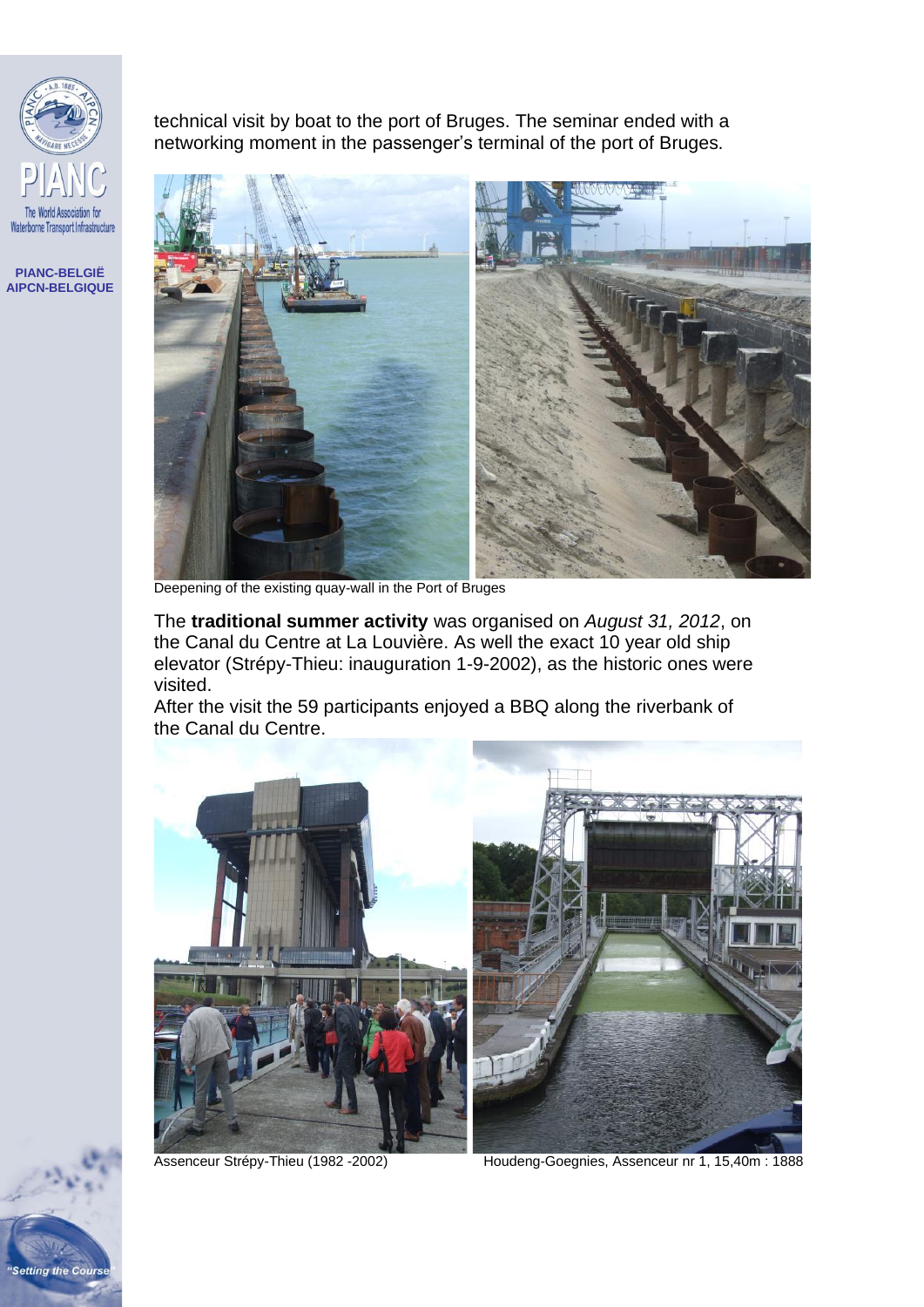

A two days **technical visit to Chatou in France** was organised on *October 2 and 3.* A visit to the "weir of Chatou" under construction, and to the Laboratory d'Hydraulique à Saint-Venant was on the programme. The second day, visits to the "fish passage of Andrésy and shore protections" and the Port de Paris were organised. There were 19 participants.

**PIANC-BELGIË AIPCN-BELGIQUE**



Barrage Chatou **Fish passage** 



PIANC-AIPCN.be délégation in the Port de Gennevilliers (Paris)

"Setting the Course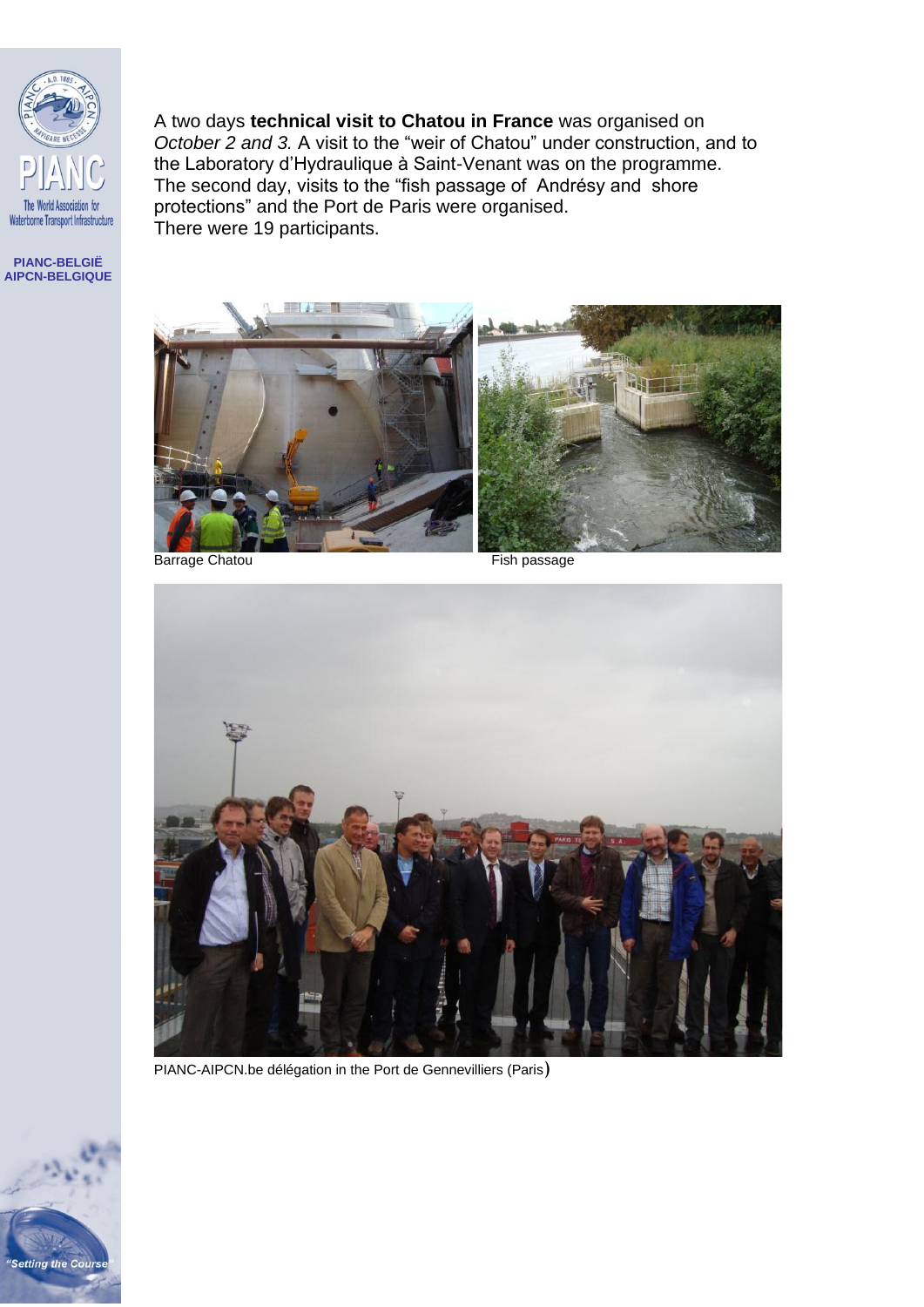

On *October 11*, an **evening session** about **the Seine Nord project** was organised by PIANC-YP.

**PIANC-BELGIË AIPCN-BELGIQUE** Finally on *November 23*, the **Third Autumn Seminar** was organised by **SPW** in Namur. More than 60 participants were informed about "The River Meuse": new locks under construction, future developments and the situation on the French Meuse.



SPW seminar in Namur Auditorium Vifquain Jacques Hacourt instructed by his younger people



Olivier Vermorel VNF Nancy: about the French Meuse SPW seminar in Namur

More information's and all Power-Points presentations of the Belgian activities, you can find on our website http://www.pianc-aipcn.be/m4s1N.html